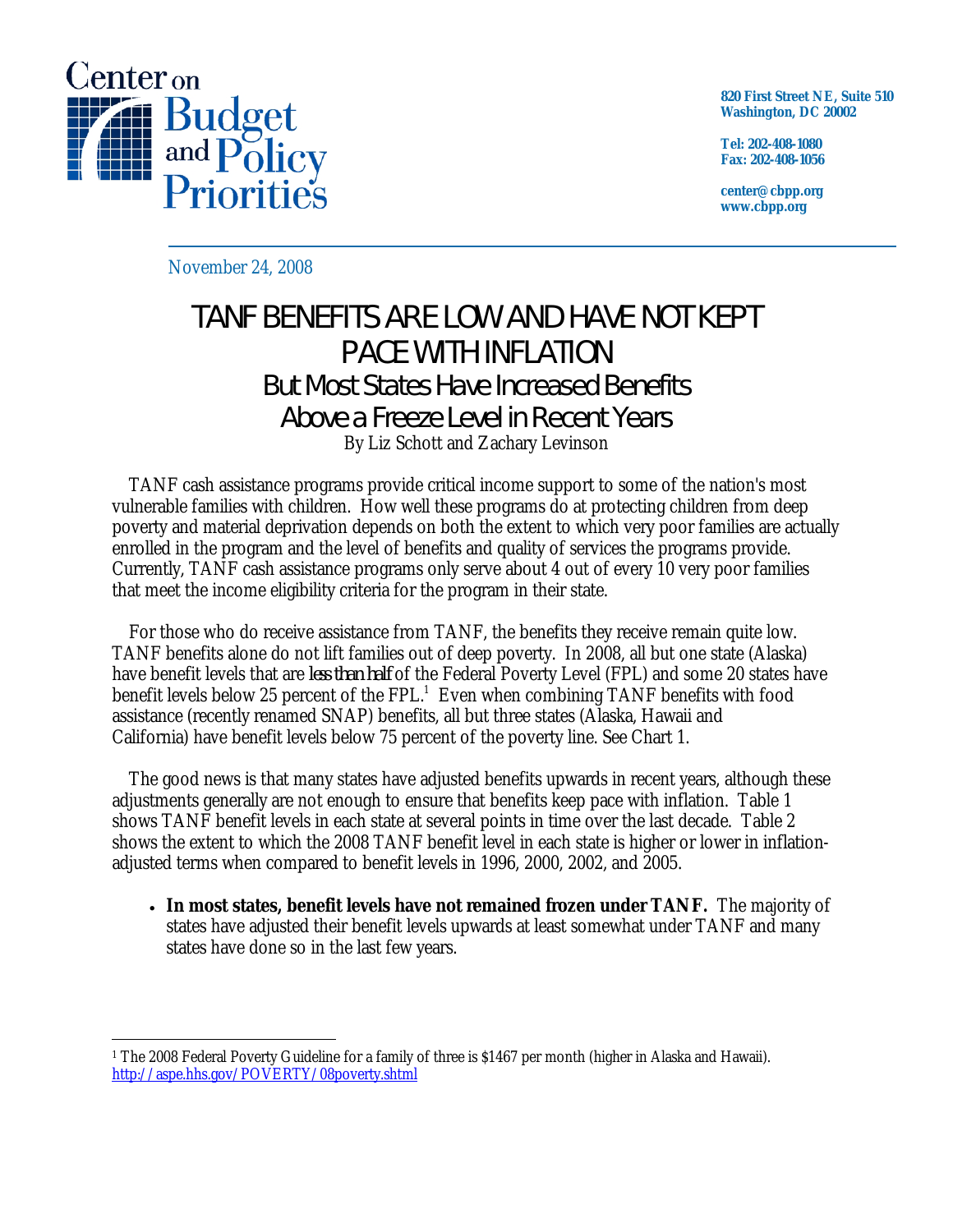- **Some 29 (including the District of Columbia) states have higher TANF benefit levels (without adjusting for inflation) now than they did in 1996.** For half of these 29 states, the change since 1996 is 20 percent or greater (before adjusting for inflation). As discussed below, even when states have adjusted benefit levels upwards, few of these benefit changes have kept pace with increased costs of living. In all but three states, a poor family relying solely on TANF to provide the basics for her children — often during a period of joblessness, illness, or disability — is further below the poverty line today than in 1996. See Chart 2.
- **In the remaining 22 states, benefit levels have been cut or have remained frozen under TANF.** Three states have decreased their benefit levels since 1996. Some 19 states have the same TANF benefit levels in July 2008 as they had in 1996.
- **More than one-third of states either have recently adjusted their TANF benefits upward or are scheduled to do so before January 2009.** Between January 2005 and July 2008, some 16 states adjusted their TANF benefit levels upwards. In addition, nine states including six of the 16 states with recent benefit changes and three states that have not adjusted benefits since 2005 — have upwards benefit adjustments slated to take effect between August 2008 and January 2009.

TANF Benefit Levels Have Declined In Real (Inflation-Adjusted) Dollars in Nearly All States Under TANF

- **Even states that have adjusted benefit levels upwards under TANF have not generally kept pace with increased costs of basic necessities**. When adjusting for inflation using the Consumer Price Index (CPI), 48 states (including DC) have lower *real dollar* benefit levels now than they did in 1996.
- **In the 19 states where TANF benefits have been frozen since 1996, TANF benefits are now worth 25 percent less in inflation-adjusted terms than they were in 1996.**  Some 23 states — including the 19 states with frozen benefit levels since 1996 — have the same TANF benefit level in 2008 that that the state had in 2000; in these 23 states, TANF benefit levels have lost nearly 20 percent of their value since 2000.
- **TANF benefits do less to help families out of extreme poverty than they did in 1996.** In 2008, some 20 states have benefit levels below 25 percent of the FPL, nearly twice as many states as had benefits below 25 percent of the poverty line 1996.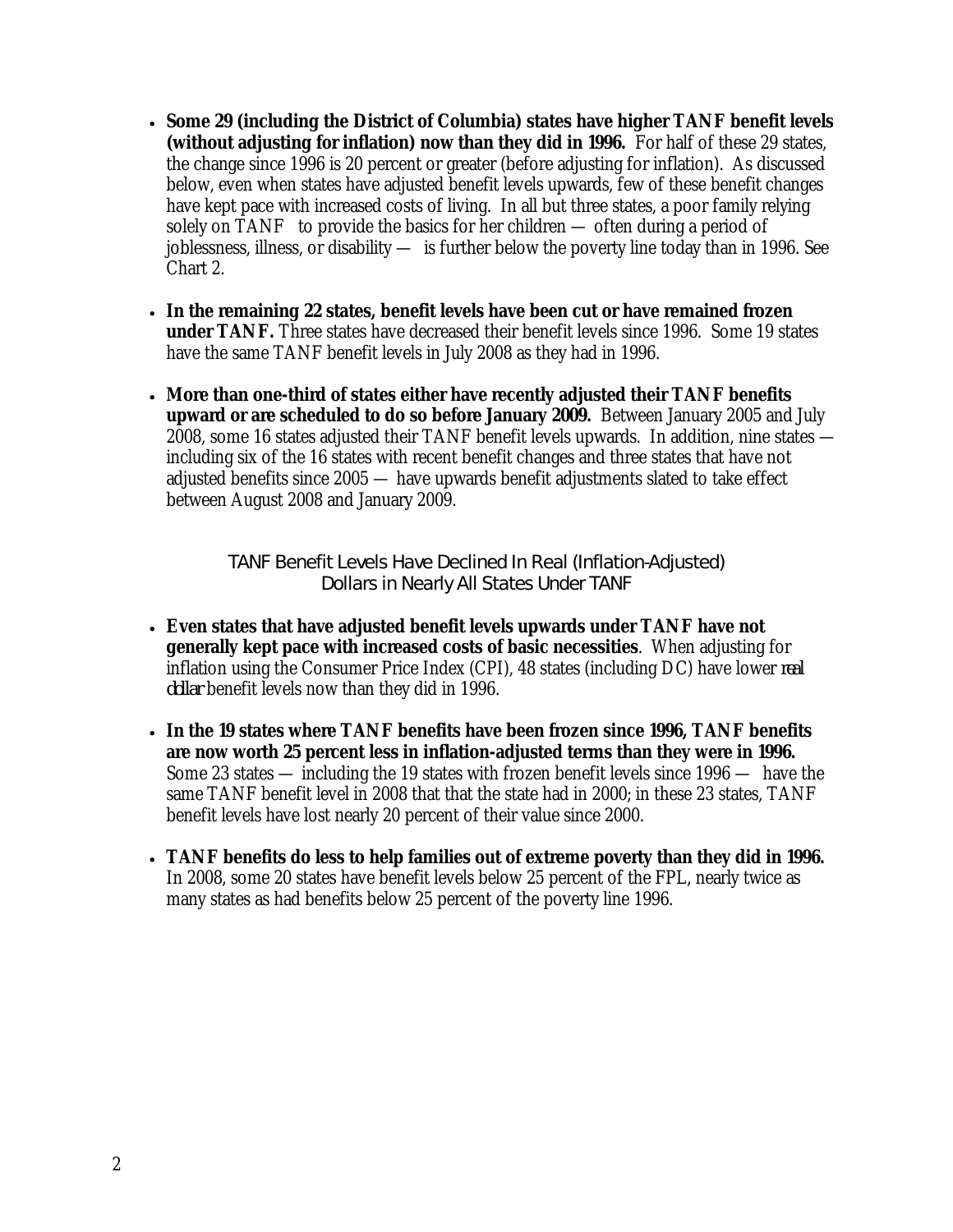| <b>TABLE 1: STATE-BY-STATE TANF BENEFIT LEVELS</b> |      |      |      |      |            |  |  |  |  |
|----------------------------------------------------|------|------|------|------|------------|--|--|--|--|
| (Single-Parent Family of Three)                    |      |      |      |      |            |  |  |  |  |
| <b>STATE</b>                                       | 1996 | 2000 | 2002 | 2005 | 2008       |  |  |  |  |
| Alabama                                            | 164  | 164  | 164  | 215  | 215        |  |  |  |  |
| Alaska                                             | 923  | 923  | 923  | 923  | 923        |  |  |  |  |
| Arizona                                            | 347  | 347  | 347  | 347  | 347        |  |  |  |  |
| Arkansas                                           | 204  | 204  | 204  | 204  | 204        |  |  |  |  |
| California                                         | 596  | 626  | 679  | 723  | $723^1$    |  |  |  |  |
| Colorado                                           | 356  | 356  | 356  | 356  | $356^2$    |  |  |  |  |
| Connecticut                                        | 636  | 636  | 636  | 636  | $674^{3}$  |  |  |  |  |
| Delaware                                           | 338  | 338  | 338  | 338  | 338        |  |  |  |  |
| D.C.                                               | 415  | 379  | 379  | 379  | $428^{4}$  |  |  |  |  |
| Florida                                            | 303  | 303  | 303  | 303  | 303        |  |  |  |  |
| Georgia                                            | 280  | 280  | 280  | 280  | 280        |  |  |  |  |
| Hawaii                                             | 712  | 570  | 570  | 570  | 636        |  |  |  |  |
| Idaho                                              | 317  | 293  | 293  | 309  | 309        |  |  |  |  |
| Illinois                                           | 377  | 377  | 377  | 396  | $434^{5}$  |  |  |  |  |
| Indiana                                            | 288  | 288  | 288  | 288  | 288        |  |  |  |  |
| lowa                                               | 426  | 426  | 426  | 426  | 426        |  |  |  |  |
| Kansas                                             | 429  | 429  | 429  | 429  | 429        |  |  |  |  |
| Kentucky                                           | 262  | 262  | 262  | 262  | 262        |  |  |  |  |
| Louisiana                                          | 190  | 190  | 240  | 240  | 240        |  |  |  |  |
| Maine                                              | 418  | 461  | 485  | 485  | $485^6$    |  |  |  |  |
| Maryland                                           | 373  | 417  | 472  | 482  | $565^7$    |  |  |  |  |
| Massachusetts                                      | 565  | 565  | 618  | 618  | 618        |  |  |  |  |
| Michigan                                           | 459  | 459  | 459  | 459  | $489^8$    |  |  |  |  |
| Minnesota                                          | 532  | 532  | 532  | 532  | 532        |  |  |  |  |
| Mississippi                                        | 120  | 170  | 170  | 170  | 170        |  |  |  |  |
| Missouri                                           | 292  | 292  | 292  | 292  | 292        |  |  |  |  |
| Montana                                            | 438  | 469  | 494  | 405  | 472        |  |  |  |  |
| Nebraska                                           | 364  | 364  | 364  | 364  | 364        |  |  |  |  |
| Nevada                                             | 348  | 348  | 348  | 348  | 383        |  |  |  |  |
| New Hampshire                                      | 550  | 575  | 600  | 625  | $625^9$    |  |  |  |  |
| New Jersey                                         | 424  | 424  | 424  | 424  | 424        |  |  |  |  |
| New Mexico                                         | 389  | 439  | 389  | 389  | 447        |  |  |  |  |
| New York                                           | 577  | 577  | 577  | 691  | $691^{10}$ |  |  |  |  |
| North Carolina                                     | 272  | 272  | 272  | 272  | 272        |  |  |  |  |
| North Dakota                                       | 431  | 457  | 477  | 477  | 477        |  |  |  |  |
| Ohio                                               | 341  | 373  | 373  | 373  | $410^{11}$ |  |  |  |  |
| Oklahoma                                           | 307  | 292  | 292  | 292  | 292        |  |  |  |  |
| Oregon                                             | 460  | 460  | 460  | 460  | 485        |  |  |  |  |
| Pennsylvania                                       | 421  | 421  | 421  | 421  | $421^{12}$ |  |  |  |  |
| Rhode Island                                       | 554  | 554  | 554  | 554  | 554        |  |  |  |  |
| South Carolina                                     | 200  | 204  | 205  | 205  | $263^{13}$ |  |  |  |  |
| South Dakota                                       | 430  | 430  | 469  | 501  | 539        |  |  |  |  |
| <b>Tennessee</b>                                   | 185  | 185  | 185  | 185  | 185        |  |  |  |  |
| Texas                                              | 188  | 201  | 201  | 223  | $244^{14}$ |  |  |  |  |
| Utah                                               | 416  | 451  | 474  | 474  | 498        |  |  |  |  |
| Vermont                                            | 633  | 708  | 709  | 709  | $709^{15}$ |  |  |  |  |
| Virginia                                           | 354  | 354  | 389  | 389  | 389        |  |  |  |  |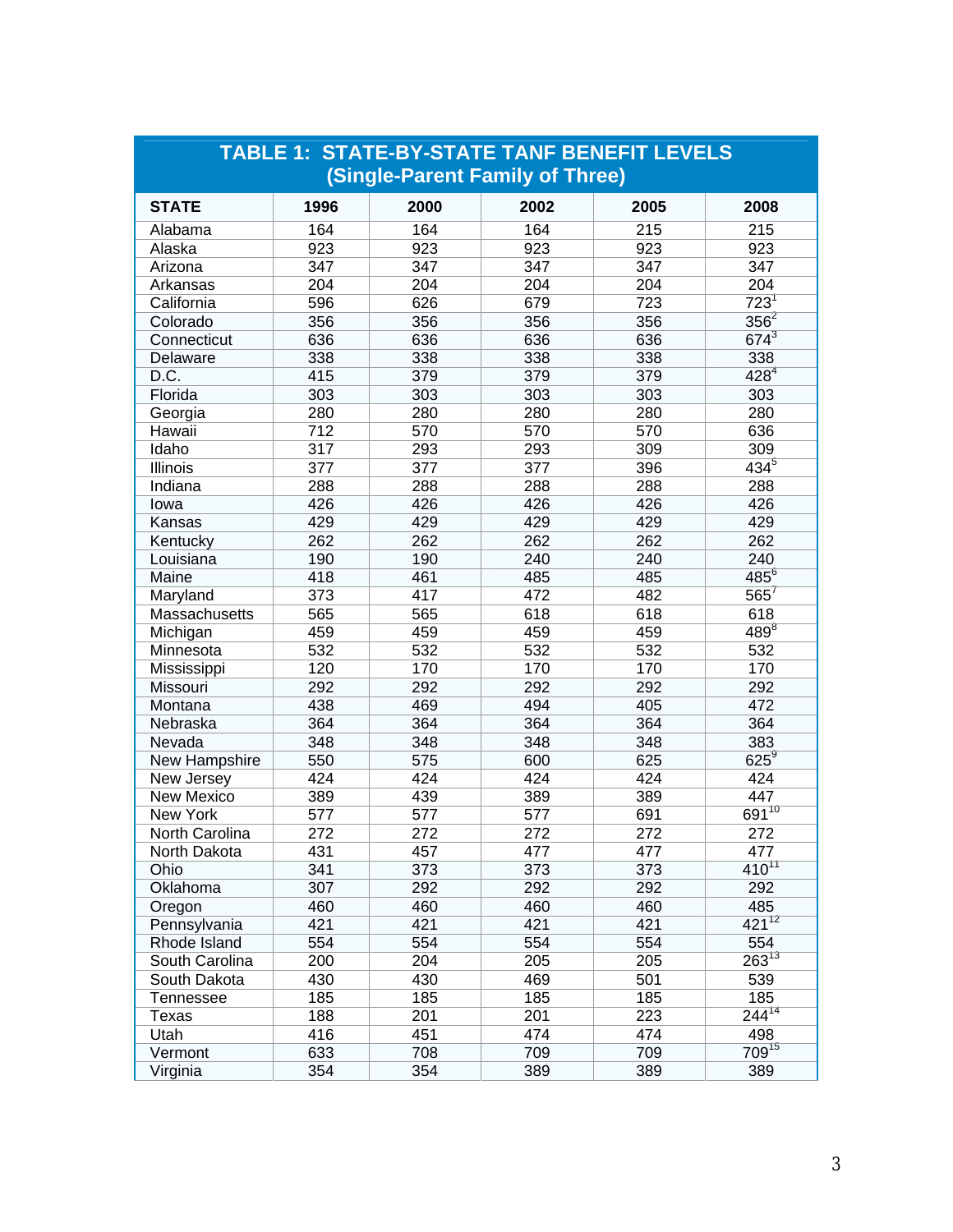## **TABLE 1: STATE-BY-STATE TANF BENEFIT LEVELS (Cont'd)**

| Washington    | 546 | 546 | 546 | 546 | 562 |
|---------------|-----|-----|-----|-----|-----|
| West Virginia | 253 | 328 | 453 | 340 | 340 |
| Wisconsin     | 517 | 673 | 673 | 673 | 673 |
| Wyoming       | 360 | 340 | 340 | 340 | 506 |

<sup>1</sup> California statutory COLA increase scheduled for October 1, 2008 (if it is not suspended)

2 Colorado grants are scheduled to increase on January 1, 2009. The estimate for a family of 3 is \$427, although an additional increase is possible.

Connecticut's benefit levels vary across three regions. The listed number is for the region with the highest benefit level. However, that region represents less than 10 percent of the TANF beneficiaries in the state. Over 80 percent of the caseload is in Region B (which includes the largest cities: Hartford, New Haven and Bridgeport). The benefit level for that Region B was \$543 in 2005 and is \$576 in 2008.

4 District of Columbia benefits will increase effective October 1,2008; estimated new benefit level is \$437.

This is the level for the Chicago area; benefit levels for a family of three in the southern and central parts of the state are \$401 and \$419 respectively.

Maine number does not include the TANF housing special need payment which increased by \$50 effective July 1, 2008. Approximately 30% of families get the housing special needs payment

Maryland expects an increase in October 2008; Maryland law requires a yearly review of grant levels

8 Michigan grant will increase to \$492 on October 1, 2008. For 2005, Michigan had separate benefit levels for six regions of the state. The number listed for 2005, \$459, was for the region with the most recipients. In May 2006, Michigan eliminated different benefit levels across regions and adopted the highest regional benefit level (\$489 for a family of three) for the entire state. This change resulted in a benefits increase for five of the six regions, although the increases varied by region.

 $9$  New Hampshire increase to \$675 effective August 1.

 $^{10}$  New York's benefit levels vary by county and range from \$550 and to \$738 for a family of three; the listed benefit level is for New York City.

<sup>11</sup> Ohio will start yearly COLA increases on January 1, 2009.

 $12$  Pennsylvania's benefit levels vary by county. The listed number is the highest, not the most typical, benefit level<sup>·</sup>

 $13$  South Carolina expects a small increase in October 2008.

 $14$  Texas COLA increase effective October 1, 2008 will raise benefit to about \$250.

<sup>15</sup> Vermont has different benefit levels for Chittenden County and outside of Chittenden County. The number listed is for Chittenden County (the higher benefit level) and includes a special needs housing allowance.

Sources: Figures for January 1996, 2000, 2002, and 2005: Congressional Research Services Report "The Temporary Assistance for Needy Families (TANF) Block Grant: Responses to Frequently Asked Questions" (Table 6) http://www.nationalaglawcenter.org/assets/crs/RL32760.pdf

Figures for July 1, 2008: CBPP compilation from various sources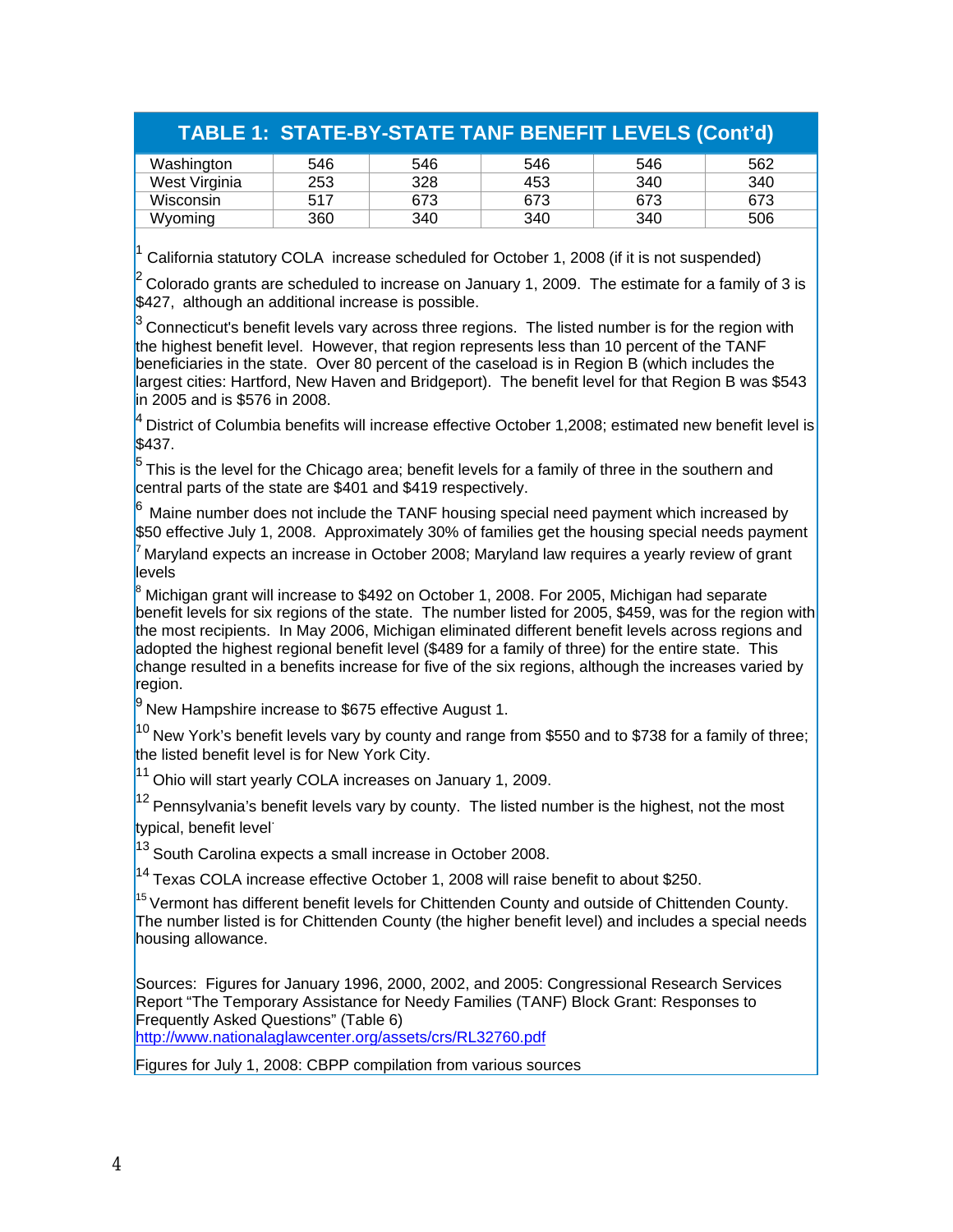| <b>TABLE 2: STATE-BY-STATE TANF BENEFIT LEVELS:</b>                                                                   |           |           |           |           |  |  |  |  |
|-----------------------------------------------------------------------------------------------------------------------|-----------|-----------|-----------|-----------|--|--|--|--|
| PERCENT CHANGE IN REAL (INFLATION ADJUSTED) DOLLARS<br>Comparing Benefit Levels in 2008 to 1996, 2000, 2002, and 2005 |           |           |           |           |  |  |  |  |
| for a Single-Parent Family of Three)                                                                                  |           |           |           |           |  |  |  |  |
| <b>State</b>                                                                                                          | 1996-2008 | 2000-2008 | 2002-2008 | 2005-2008 |  |  |  |  |
| Alabama                                                                                                               | $-3.5%$   | 5.9%      | 10.6%     | $-8.4%$   |  |  |  |  |
| Alaska                                                                                                                | $-26.4$   | $-19.2$   | $-15.6$   | $-8.4$    |  |  |  |  |
| Arizona                                                                                                               | $-26.4$   | $-19.2$   | $-15.6$   | $-8.4$    |  |  |  |  |
| Arkansas                                                                                                              | $-26.4$   | $-19.2$   | $-15.6$   | $-8.4$    |  |  |  |  |
| California                                                                                                            | $-10.7$   | $-6.7$    | $-10.2$   | $-8.4$    |  |  |  |  |
| Colorado                                                                                                              | $-26.4$   | $-19.2$   | $-15.6$   | $-8.4$    |  |  |  |  |
| Connecticut                                                                                                           | $-22.0$   | $-14.4$   | $-10.6$   | $-2.9$    |  |  |  |  |
| Delaware                                                                                                              | $-26.4$   | $-19.2$   | $-15.6$   | $-8.4$    |  |  |  |  |
| D.C.                                                                                                                  | $-24.1$   | $-8.8$    | $-4.7$    | 3.4       |  |  |  |  |
| Florida                                                                                                               | $-26.4$   | $-19.2$   | $-15.6$   | $-8.4$    |  |  |  |  |
| Georgia                                                                                                               | $-26.4$   | $-19.2$   | $-15.6$   | $-8.4$    |  |  |  |  |
| Hawaii                                                                                                                | $-34.3$   | $-9.9$    | $-5.9$    | 2.2       |  |  |  |  |
| Idaho                                                                                                                 | $-28.3$   | $-14.8$   | $-11.0$   | $-8.4$    |  |  |  |  |
| Illinois                                                                                                              | $-15.3$   | $-7.0$    | $-2.9$    | 0.4       |  |  |  |  |
| Indiana                                                                                                               | $-26.4$   | $-19.2$   | $-15.6$   | $-8.4$    |  |  |  |  |
| lowa                                                                                                                  | $-26.4$   | $-19.2$   | $-15.6$   | $-8.4$    |  |  |  |  |
| Kansas                                                                                                                | $-26.4$   | $-19.2$   | $-15.6$   | $-8.4$    |  |  |  |  |
| Kentucky                                                                                                              | $-26.4$   | $-19.2$   | $-15.6$   | $-8.4$    |  |  |  |  |
| Louisiana                                                                                                             | $-7.1$    | 2.0       | $-15.6$   | $-8.4$    |  |  |  |  |
| Maine                                                                                                                 | $-14.6$   | $-15.0$   | $-15.6$   | $-8.4$    |  |  |  |  |
|                                                                                                                       | 11.5      | 9.4       | 1.0       | 7.4       |  |  |  |  |
| Maryland                                                                                                              | $-19.5$   | $-11.7$   | $-15.6$   |           |  |  |  |  |
| Massachusetts                                                                                                         |           |           |           | $-8.4$    |  |  |  |  |
| Michigan                                                                                                              | $-21.6$   | $-14.0$   | $-10.1$   | $-2.4$    |  |  |  |  |
| Minnesota                                                                                                             | $-26.4$   | $-19.2$   | $-15.6$   | $-8.4$    |  |  |  |  |
| Mississippi                                                                                                           | 4.2       | $-19.2$   | $-15.6$   | $-8.4$    |  |  |  |  |
| Missouri                                                                                                              | $-26.4$   | $-19.2$   | $-15.6$   | $-8.4$    |  |  |  |  |
| Montana                                                                                                               | $-20.7$   | $-18.7$   | $-19.4$   | 6.7       |  |  |  |  |
| Nebraska                                                                                                              | $-26.4$   | $-19.2$   | $-15.6$   | $-8.4$    |  |  |  |  |
| Nevada                                                                                                                | $-19.0$   | $-11.1$   | $-7.2$    | 0.8       |  |  |  |  |
| New Hampshire                                                                                                         | $-16.4$   | $-12.2$   | $-12.1$   | $-8.4$    |  |  |  |  |
| New Jersey                                                                                                            | $-26.4$   | $-19.2$   | $-15.6$   | $-8.4$    |  |  |  |  |
| New Mexico                                                                                                            | $-15.5$   | $-17.8$   | $-3.1$    | 5.2       |  |  |  |  |
| New York                                                                                                              | $-11.9$   | $-3.3$    | 1.0       | $-8.4$    |  |  |  |  |
| North Carolina                                                                                                        | $-26.4$   | $-19.2$   | $-15.6$   | $-8.4$    |  |  |  |  |
| North Dakota                                                                                                          | $-18.6$   | $-15.7$   | $-15.6$   | $-8.4$    |  |  |  |  |
| Ohio                                                                                                                  | $-11.5$   | $-11.2$   | $-7.3$    | 0.7       |  |  |  |  |
| Oklahoma                                                                                                              | $-30.0$   | $-19.2$   | $-15.6$   | $-8.4$    |  |  |  |  |
| Oregon                                                                                                                | $-22.4$   | $-14.9$   | $-11.1$   | $-3.4$    |  |  |  |  |
| Pennsylvania                                                                                                          | $-26.4$   | $-19.2$   | $-15.6$   | $-8.4$    |  |  |  |  |
| Rhode Island                                                                                                          | $-26.4$   | $-19.2$   | $-15.6$   | $-8.4$    |  |  |  |  |
| South Carolina                                                                                                        | $-3.2$    | 4.1       | 8.2       | 17.5      |  |  |  |  |
| South Dakota                                                                                                          | $-7.8$    | 1.2       | $-3.0$    | $-1.5$    |  |  |  |  |
| Tennessee                                                                                                             | $-26.4$   | $-19.2$   | $-15.6$   | $-8.4$    |  |  |  |  |
| Texas                                                                                                                 | $-4.5$    | $-2.0$    | 2.4       | 0.2       |  |  |  |  |
| Utah                                                                                                                  | $-11.9$   | $-10.8$   | $-11.4$   | $-3.8$    |  |  |  |  |
| Vermont                                                                                                               | $-17.6$   | $-19.1$   | $-15.6$   | $-8.4$    |  |  |  |  |
| Virginia                                                                                                              | $-19.1$   | $-11.3$   | $-15.6$   | $-8.4$    |  |  |  |  |
| Washington                                                                                                            | $-24.3$   | $-16.9$   | $-13.2$   | $-5.7$    |  |  |  |  |
| West Virginia                                                                                                         | $-1.1$    | $-16.3$   | $-36.7$   | $-8.4$    |  |  |  |  |
| Wisconsin                                                                                                             | $-4.2$    | $-19.2$   | $-15.6$   | $-8.4$    |  |  |  |  |
| Wyoming                                                                                                               | 3.4       | 20.2      | 25.6      | 36.3      |  |  |  |  |
| Source: Calculated from figures in Table 1 adjusted for inflation using the Consumer Price Index (CPI).               |           |           |           |           |  |  |  |  |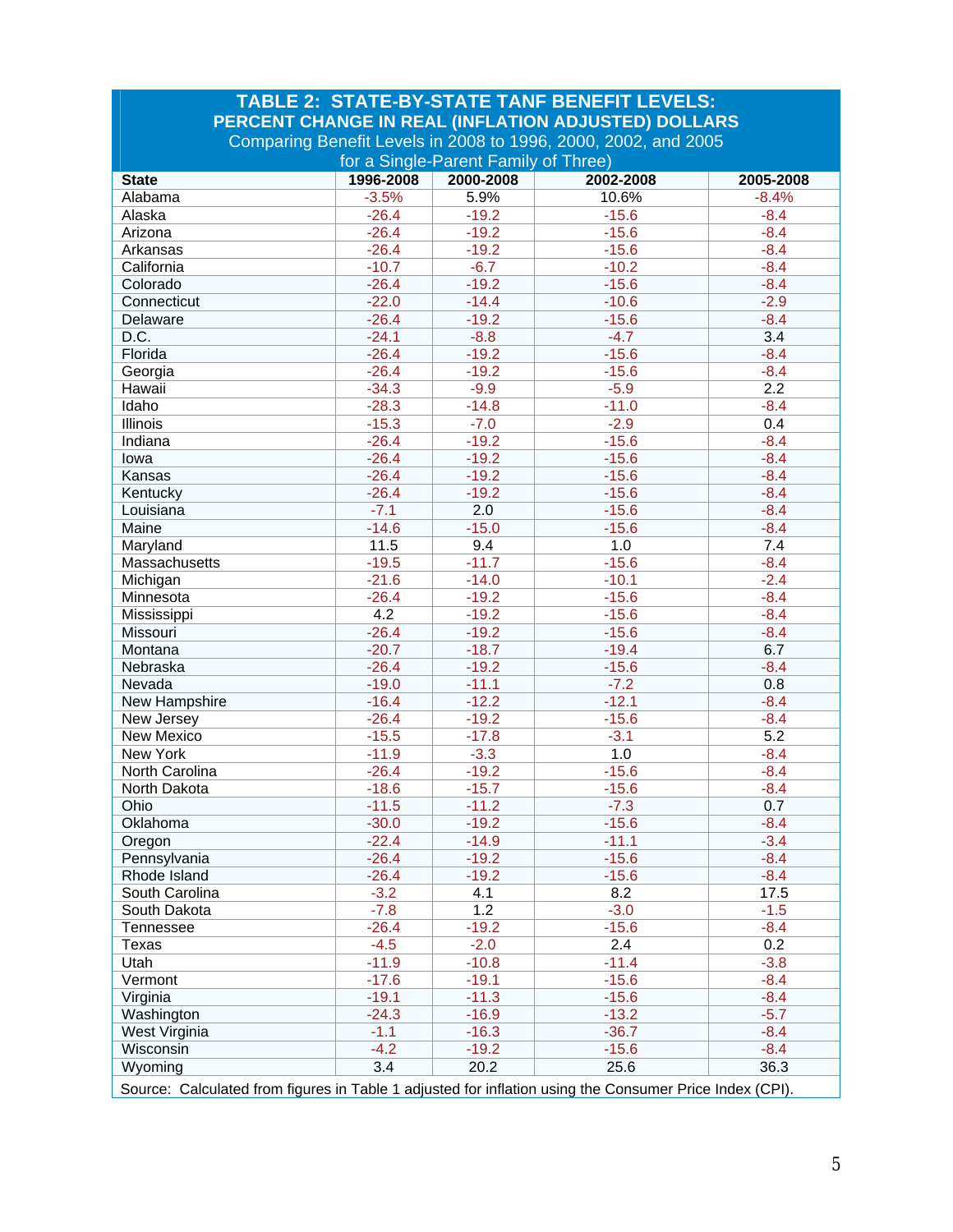## **Charge 1: Combined AS A PERCENT OF FEDERAL POVERTY LINE CHART 1 COMBINED 2008 TANF AND FOOD STAMP BENEFIT LEVELS**



Sources: Used 2008 HHS Poverty Guidelines for a family of three. (\$17,600 for all states and DC, \$22,000 for Alaska and \$20,240 for Hawaii.) TANF benefit levels for single parent families of 3 were compiled by CBPP from various sources and are current as of July 1, 2008. Food Stamp benefit levels were calculated by CBPP using the 2006 QC data and inflated to FY 2008 dollars. The range of Food Stamp benefit levels was estimated by using the 25th and 75th percentile of shelter expenses for households of 3 with kids at or below 80 percent of the poverty line. Note: On October 1, 2008 the Food Stamp Program was renamed the Supplemental Nutrition Assistance Program (SNAP).